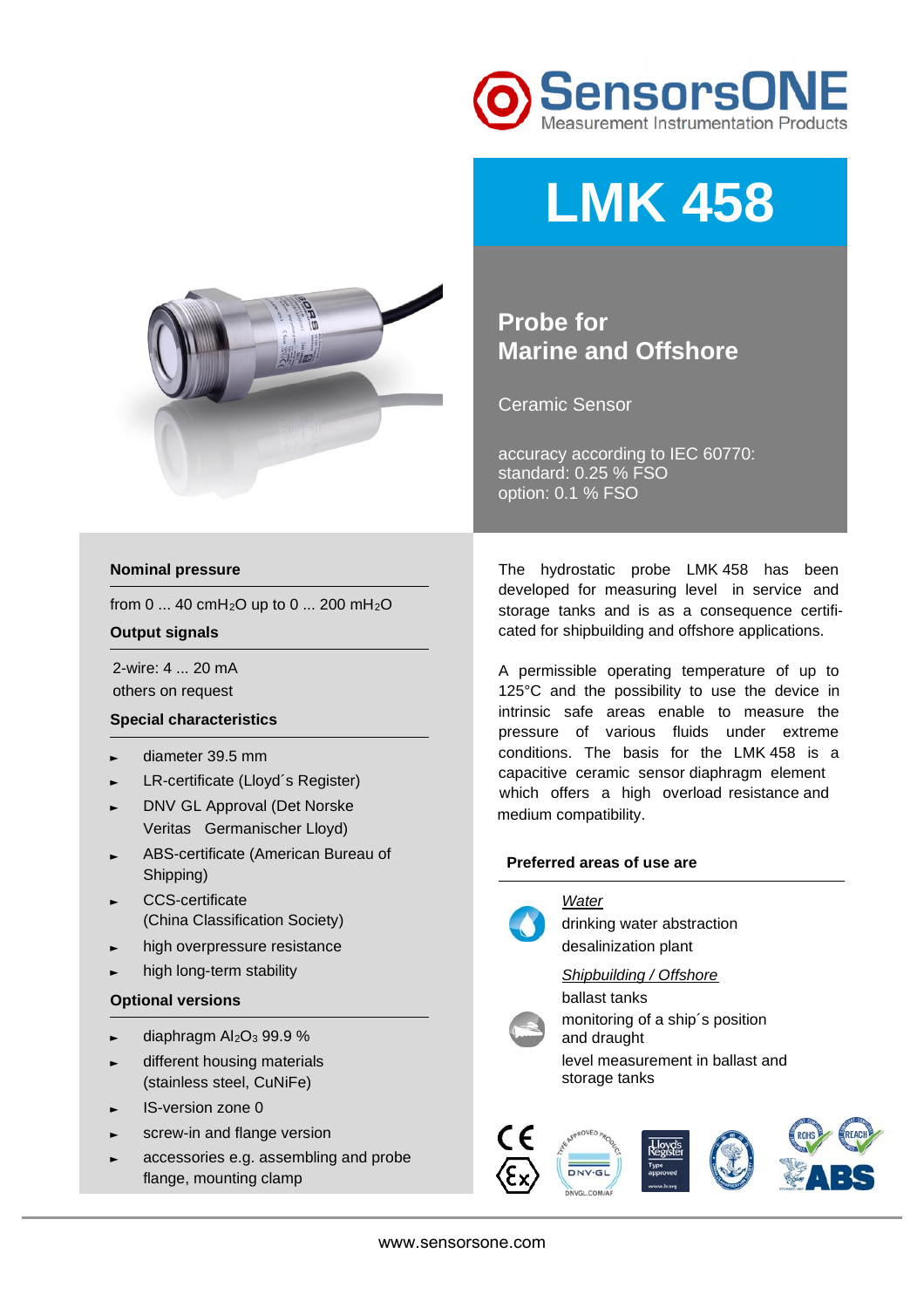| <b>Pressure ranges</b>                                                                                                                    |                                                        |            |                |        |                                                                                                                                                                      |        |     |    |                       |                                             |                                               |                      |                                                                  |                   |     |  |  |
|-------------------------------------------------------------------------------------------------------------------------------------------|--------------------------------------------------------|------------|----------------|--------|----------------------------------------------------------------------------------------------------------------------------------------------------------------------|--------|-----|----|-----------------------|---------------------------------------------|-----------------------------------------------|----------------------|------------------------------------------------------------------|-------------------|-----|--|--|
| Nominal pressure <sup>1</sup><br>[bar]                                                                                                    | 0.04                                                   | 0.06       | 0.1            | 0.16   | 0.25                                                                                                                                                                 | 0.4    | 0.6 | 1  | 1.6                   | 2.5                                         | 4                                             | 6                    | 10                                                               | 16                | 20  |  |  |
| Level<br>[mH <sub>2</sub> O]                                                                                                              | 0.4                                                    | 0.6        | 1              | 1.6    | 2.5                                                                                                                                                                  | 4      | 6   | 10 | 16                    | 25                                          | 40                                            | 60                   | 100                                                              | 160               | 200 |  |  |
| Overpressure<br>[bar]                                                                                                                     | 2                                                      | 2          | $\overline{4}$ | 4      | 6                                                                                                                                                                    | 6      | 8   | 8  | 15                    | 25                                          | 25                                            | 35                   | 35                                                               | 45                | 45  |  |  |
| Permissible vacuum<br>[bar]                                                                                                               | $-0.2$                                                 |            |                | $-0.3$ |                                                                                                                                                                      | $-0.5$ |     |    |                       |                                             |                                               | $-1$                 |                                                                  |                   |     |  |  |
| $^1$ available in gauge and absolute; nominal pressure ranges absolute from 1 bar                                                         |                                                        |            |                |        |                                                                                                                                                                      |        |     |    |                       |                                             |                                               |                      |                                                                  |                   |     |  |  |
| <b>Output signal / Supply</b>                                                                                                             |                                                        |            |                |        |                                                                                                                                                                      |        |     |    |                       |                                             |                                               |                      |                                                                  |                   |     |  |  |
| Standard                                                                                                                                  |                                                        |            |                |        | 2-wire: 4  20 mA / $V_s$ = 10  32 $V_{DC}$                                                                                                                           |        |     |    | $VS$ rated = 24 $VDC$ |                                             |                                               |                      |                                                                  |                   |     |  |  |
| Option IS-version                                                                                                                         |                                                        |            |                |        | 2-wire: 4  20 mA / V <sub>S</sub> = 12  28 V <sub>DC</sub>                                                                                                           |        |     |    | $VS$ rated = 24 $VDC$ |                                             |                                               |                      |                                                                  |                   |     |  |  |
| Performance                                                                                                                               |                                                        |            |                |        |                                                                                                                                                                      |        |     |    |                       |                                             |                                               |                      |                                                                  |                   |     |  |  |
| Accuracy <sup>2</sup>                                                                                                                     | standard: $\leq \pm 0.25$ % FSO                        |            |                |        |                                                                                                                                                                      |        |     |    |                       |                                             |                                               |                      | option: for $P_N \ge 0.6$ bar <sup>3</sup> : $\le \pm 0.1$ % FSO |                   |     |  |  |
| Permissible load                                                                                                                          | $R_{max} = [(V_S - V_{S min}) / 0.02 A] \Omega$        |            |                |        |                                                                                                                                                                      |        |     |    |                       |                                             |                                               |                      |                                                                  |                   |     |  |  |
| Long term stability                                                                                                                       |                                                        |            |                |        | $\leq \pm 0.1$ % FSO / year at reference conditions                                                                                                                  |        |     |    |                       |                                             |                                               |                      |                                                                  |                   |     |  |  |
| Influence effects                                                                                                                         | supply: 0.05 % FSO / 10 V                              |            |                |        |                                                                                                                                                                      |        |     |    |                       | permissible load: 0.05 % FSO / kΩ           |                                               |                      |                                                                  |                   |     |  |  |
| Turn-on time                                                                                                                              | 700 msec                                               |            |                |        |                                                                                                                                                                      |        |     |    |                       |                                             |                                               |                      |                                                                  |                   |     |  |  |
| Mean response time                                                                                                                        | $< 200$ msec                                           |            |                |        |                                                                                                                                                                      |        |     |    |                       | mean measuring rate 5/sec                   |                                               |                      |                                                                  |                   |     |  |  |
| Max. response time                                                                                                                        | 380 msec                                               |            |                |        |                                                                                                                                                                      |        |     |    |                       |                                             |                                               |                      |                                                                  |                   |     |  |  |
| <sup>2</sup> accuracy according to IEC 60770 - limit point adjustment (non-linearity, hysteresis, repeatability)                          |                                                        |            |                |        |                                                                                                                                                                      |        |     |    |                       |                                             |                                               |                      |                                                                  |                   |     |  |  |
| <sup>3</sup> Under the influence of disturbance burst according to EN 61000-4-4 (2004) +2 kV accuracy decreased to $\leq \pm$ 0.25 % FSO. |                                                        |            |                |        |                                                                                                                                                                      |        |     |    |                       |                                             |                                               |                      |                                                                  |                   |     |  |  |
| Thermal effects / Permissible temperatures                                                                                                |                                                        |            |                |        |                                                                                                                                                                      |        |     |    |                       |                                             |                                               |                      |                                                                  |                   |     |  |  |
| Thermal error                                                                                                                             | $\leq$ ± 0.1 % FSO / 10 K                              |            |                |        |                                                                                                                                                                      |        |     |    |                       | in compensated range -20  80 °C             |                                               |                      |                                                                  |                   |     |  |  |
| Permissible temperatures                                                                                                                  |                                                        |            |                |        | medium / electronics / environment: -25  125 °C                                                                                                                      |        |     |    |                       |                                             |                                               | storage: -40  125 °C |                                                                  |                   |     |  |  |
| Electrical protection <sup>4</sup>                                                                                                        |                                                        |            |                |        |                                                                                                                                                                      |        |     |    |                       |                                             |                                               |                      |                                                                  |                   |     |  |  |
| Short-circuit protection                                                                                                                  | permanent                                              |            |                |        |                                                                                                                                                                      |        |     |    |                       |                                             |                                               |                      |                                                                  |                   |     |  |  |
| Reverse polarity protection                                                                                                               | no damage, but also no function                        |            |                |        |                                                                                                                                                                      |        |     |    |                       |                                             |                                               |                      |                                                                  |                   |     |  |  |
| Electromagnetic compatibility                                                                                                             | emission and immunity according to                     |            |                |        |                                                                                                                                                                      |        |     |    |                       |                                             |                                               |                      |                                                                  |                   |     |  |  |
|                                                                                                                                           |                                                        | - EN 61326 |                |        |                                                                                                                                                                      |        |     |    |                       |                                             |                                               |                      | - DNV GL (Det Norske Veritas Germanischer Lloyd)                 |                   |     |  |  |
| 4 additional external overvoltage protection unit in terminal box KL 1 or KL 2 with atmospheric pressure reference available              |                                                        |            |                |        |                                                                                                                                                                      |        |     |    |                       |                                             |                                               |                      |                                                                  |                   |     |  |  |
| <b>Mechanical stability</b>                                                                                                               |                                                        |            |                |        |                                                                                                                                                                      |        |     |    |                       |                                             |                                               |                      |                                                                  |                   |     |  |  |
| Vibration                                                                                                                                 |                                                        |            |                |        | 4 g (according to DNV GL: class B, curve 2 / basis: DIN EN 60068-2-6)                                                                                                |        |     |    |                       |                                             |                                               |                      |                                                                  |                   |     |  |  |
| <b>Electrical connection</b>                                                                                                              |                                                        |            |                |        |                                                                                                                                                                      |        |     |    |                       |                                             |                                               |                      |                                                                  |                   |     |  |  |
| Cable outlet                                                                                                                              |                                                        |            |                |        | shielded cable with integrated air tube for atmospheric reference (for nominal pressure ranges sealed                                                                |        |     |    |                       |                                             |                                               |                      |                                                                  |                   |     |  |  |
|                                                                                                                                           |                                                        |            |                |        | gauge and absolute, the air tube is plugged)                                                                                                                         |        |     |    |                       |                                             |                                               |                      |                                                                  |                   |     |  |  |
| <b>Materials</b>                                                                                                                          |                                                        |            |                |        |                                                                                                                                                                      |        |     |    |                       |                                             |                                               |                      |                                                                  |                   |     |  |  |
| Housing                                                                                                                                   |                                                        |            |                |        | standard: stainless steel 1.4404 (316L)                                                                                                                              |        |     |    |                       |                                             |                                               |                      |                                                                  |                   |     |  |  |
|                                                                                                                                           | option:                                                |            |                |        | CuNi10Fe1Mn (resistant against sea water)                                                                                                                            |        |     |    |                       |                                             |                                               |                      |                                                                  | others on request |     |  |  |
| Seals (media wetted)                                                                                                                      | standard: FKM<br>options:                              |            |                |        | EPDM, FFKM (min. permissible temperature from -15 °C)                                                                                                                |        |     |    |                       |                                             |                                               |                      |                                                                  | others on request |     |  |  |
| Diaphragm                                                                                                                                 | standard: ceramics Al <sub>2</sub> O <sub>3</sub> 96 % |            |                |        |                                                                                                                                                                      |        |     |    |                       | option: ceramics AbO <sub>3</sub> 99.9 %    |                                               |                      |                                                                  |                   |     |  |  |
|                                                                                                                                           |                                                        |            |                |        | (flame-resistant, halogen free, increased resistance against oil and gasoline,                                                                                       |        |     |    |                       |                                             |                                               |                      |                                                                  |                   |     |  |  |
|                                                                                                                                           |                                                        |            |                |        |                                                                                                                                                                      |        |     |    |                       |                                             |                                               |                      |                                                                  |                   |     |  |  |
| Cable sheath                                                                                                                              | TPE -U                                                 |            |                |        |                                                                                                                                                                      |        |     |    |                       |                                             | resistant against salt, sea water, heavy oil) |                      |                                                                  |                   |     |  |  |
| <b>Miscellaneous</b>                                                                                                                      |                                                        |            |                |        |                                                                                                                                                                      |        |     |    |                       |                                             |                                               |                      |                                                                  |                   |     |  |  |
| Optionally cable protection                                                                                                               |                                                        |            |                |        | stainless steel pipe for probe in stainless steel: available as compact product                                                                                      |        |     |    |                       |                                             |                                               |                      |                                                                  |                   |     |  |  |
|                                                                                                                                           |                                                        |            |                |        | (standard: stainless steel pipe with a total length up to 2 m possible; other lengths on request)                                                                    |        |     |    |                       |                                             |                                               |                      |                                                                  |                   |     |  |  |
| Ingress protection                                                                                                                        | IP 68                                                  |            |                |        |                                                                                                                                                                      |        |     |    |                       |                                             |                                               |                      |                                                                  |                   |     |  |  |
| Current consumption                                                                                                                       | max. 21 mA                                             |            |                |        |                                                                                                                                                                      |        |     |    |                       |                                             |                                               |                      |                                                                  |                   |     |  |  |
| Weight                                                                                                                                    | min. 650 g (without cable)                             |            |                |        |                                                                                                                                                                      |        |     |    |                       |                                             |                                               |                      |                                                                  |                   |     |  |  |
| CE-conformity                                                                                                                             | EMC Directive: 2014/30/EU                              |            |                |        |                                                                                                                                                                      |        |     |    |                       |                                             |                                               |                      |                                                                  |                   |     |  |  |
| <b>ATEX Directive</b>                                                                                                                     | 2014/34/EU                                             |            |                |        |                                                                                                                                                                      |        |     |    |                       |                                             |                                               |                      |                                                                  |                   |     |  |  |
| Option Pt 100 temperature element <sup>5</sup>                                                                                            |                                                        |            |                |        |                                                                                                                                                                      |        |     |    |                       |                                             |                                               |                      |                                                                  |                   |     |  |  |
| Temperature range                                                                                                                         | -25  125°C                                             |            |                |        |                                                                                                                                                                      |        |     |    |                       |                                             |                                               |                      |                                                                  |                   |     |  |  |
| Connection temperature element                                                                                                            | 3-wire                                                 |            |                |        |                                                                                                                                                                      |        |     |    |                       |                                             |                                               |                      |                                                                  |                   |     |  |  |
| Resistance                                                                                                                                | 100 $\Omega$ at 0°C                                    |            |                |        |                                                                                                                                                                      |        |     |    |                       |                                             |                                               |                      |                                                                  |                   |     |  |  |
| Temperature coefficient                                                                                                                   | 3850 ppm/K                                             |            |                |        |                                                                                                                                                                      |        |     |    |                       |                                             |                                               |                      |                                                                  |                   |     |  |  |
| Supply I <sub>S</sub>                                                                                                                     | $0.31.0$ mA <sub>DC</sub>                              |            |                |        |                                                                                                                                                                      |        |     |    |                       |                                             |                                               |                      |                                                                  |                   |     |  |  |
| $5$ only for 420 mA, cable length max. $5$ m                                                                                              |                                                        |            |                |        |                                                                                                                                                                      |        |     |    |                       |                                             |                                               |                      |                                                                  |                   |     |  |  |
| Category of the environment                                                                                                               |                                                        |            |                |        |                                                                                                                                                                      |        |     |    |                       |                                             |                                               |                      |                                                                  |                   |     |  |  |
| Lloyd's Register (LR)                                                                                                                     | EMV1, EMV2, EMV3, EMV4                                 |            |                |        |                                                                                                                                                                      |        |     |    |                       | number of certificate: 13/20055             |                                               |                      |                                                                  |                   |     |  |  |
| Det Norske Veritas                                                                                                                        | temperature:                                           |            | D              |        | vibration:                                                                                                                                                           | В      |     |    |                       |                                             |                                               |                      | number of certificate: TAA00001GM                                |                   |     |  |  |
| Germanischer Lloyd (DNV GL)                                                                                                               | humidity:                                              |            | в              |        | enclosure:                                                                                                                                                           | D      |     |    |                       |                                             |                                               |                      |                                                                  |                   |     |  |  |
|                                                                                                                                           | electromagnetic compatibility:                         |            |                |        |                                                                                                                                                                      | В      |     |    |                       |                                             |                                               |                      |                                                                  |                   |     |  |  |
| <b>Explosion protection</b>                                                                                                               |                                                        |            |                |        |                                                                                                                                                                      |        |     |    |                       |                                             |                                               |                      |                                                                  |                   |     |  |  |
| Approval DX14A-LMK 458                                                                                                                    | <b>IBExU 07 ATEX 1180 X</b>                            |            |                |        |                                                                                                                                                                      |        |     |    |                       | zone 0 <sup>6</sup> : Il 1G Ex ia IIB T4 Ga |                                               |                      |                                                                  |                   |     |  |  |
| Safety technical maximum values                                                                                                           |                                                        |            |                |        | $U_i = 28$ V, $i = 93$ mA, $P_i = 660$ mW, $C_i = 105$ nF; $L_i = 5$ $\mu$ H;<br>the supply connections have an inner capacity of max. 140 nF opposite the enclosure |        |     |    |                       |                                             |                                               |                      |                                                                  |                   |     |  |  |
| Permissible temperatures for<br>environment                                                                                               |                                                        |            |                |        | in zone 0: $-20$ 60°C with $p_{\text{atm}}$ 0.8 bar up to 1.1 bar                                                                                                    |        |     |    |                       | zone 1 and higher: $-25$ 70 $\degree$ C     |                                               |                      |                                                                  |                   |     |  |  |
| Connecting cables<br>(by factory)                                                                                                         | cable capacity:                                        |            |                |        | signal line/shield as well as signal line/signal line: 160 pF/m<br>cable inductance: signal line/shield as well as signal line/signal line: 1 µH/m                   |        |     |    |                       |                                             |                                               |                      |                                                                  |                   |     |  |  |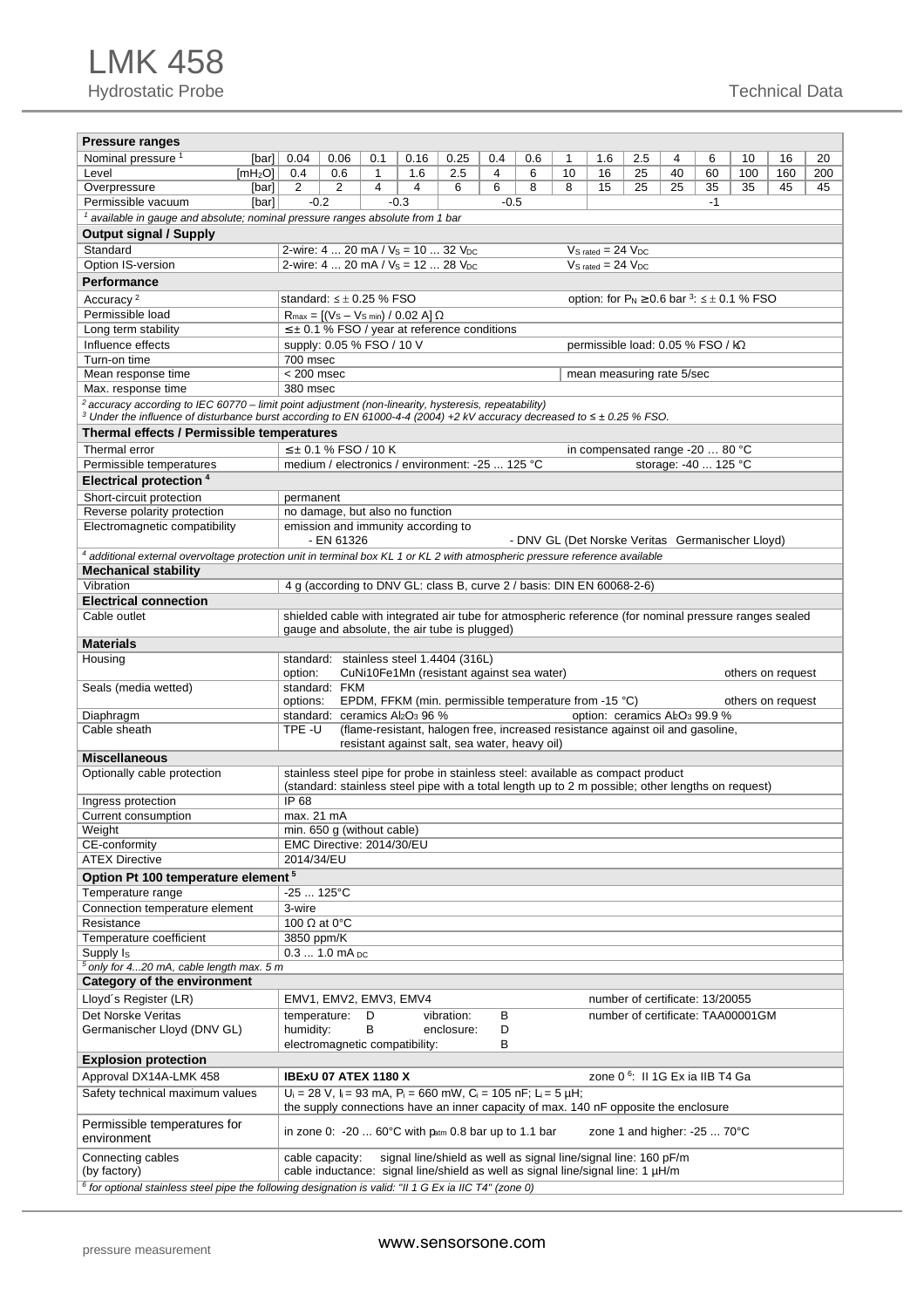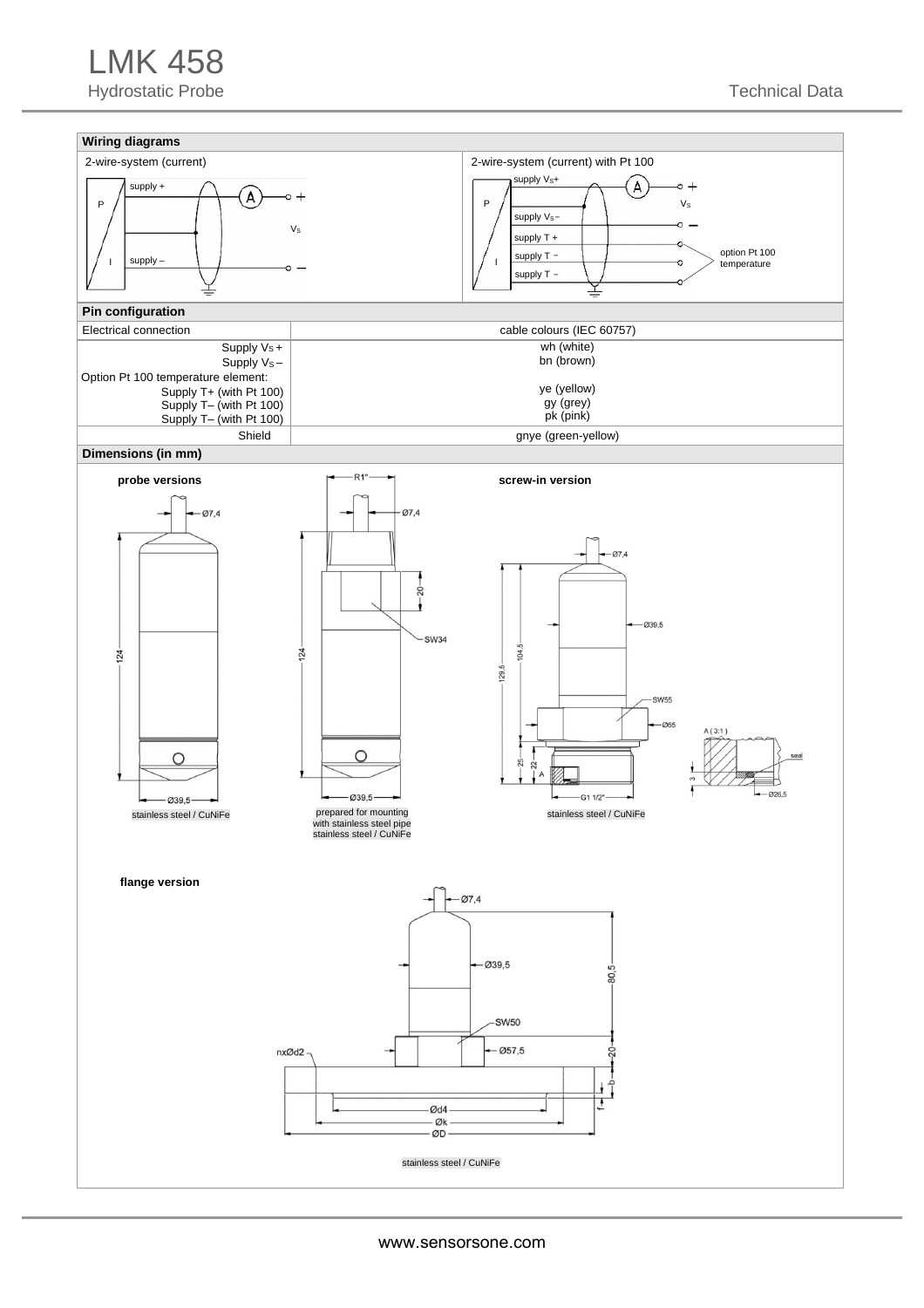| Probe flange for flange version |                                                                               |
|---------------------------------|-------------------------------------------------------------------------------|
| <b>Technical Data</b>           |                                                                               |
| Suitable for                    | LMK 382, LMK 382H, LMK 458                                                    |
| Flange material                 | stainless steel 1.4404 (316L)                                                 |
| Hole pattern                    | according to DIN 2507                                                         |
| <b>Version</b>                  | Size (in mm)                                                                  |
| DN25 / PN40                     | $D = 115$ , $k = 85$ , $d4 = 68$ , $b = 18$ , $f = 2$ , $n = 4$ , $d2 = 14$   |
| DN50 / PN40                     | $D = 165$ , $k = 125$ , $d4 = 102$ , $b = 20$ , $f = 3$ , $n = 4$ , $d2 = 18$ |
| DN80 / PN16                     | $D = 200$ , $k = 160$ , $d4 = 138$ , $b = 20$ , $f = 3$ , $n = 8$ , $d2 = 18$ |
| Ordering type                   |                                                                               |
| Probe flange DN25 / PN40        | ZSF2540                                                                       |
| Probe flange DN50 / PN40        | ZSF5040                                                                       |
| Probe flange DN80 / PN16        | ZSF8016                                                                       |

**Assembling flange with cable gland** 

| <b>Technical Data</b>         |                                                                                        |                                                                |
|-------------------------------|----------------------------------------------------------------------------------------|----------------------------------------------------------------|
| Suitable for                  | all probes                                                                             | cable gland M16x1.5 with<br>seal insert (for cable-Ø 4  11 mm) |
| Flange material               | stainless steel 1.4404 (316L)                                                          |                                                                |
| Material of<br>cable gland    | brass, nickel plated<br>standard:<br>on request: stainless steel 1.4305 (303); plastic |                                                                |
| Seal insert                   | material: TPE (ingress protection IP 68)                                               | nxØd                                                           |
| Hole pattern                  | according to DIN 2507                                                                  |                                                                |
| <b>Version</b>                | Size (in mm)                                                                           |                                                                |
| DN25 / PN40                   | $D = 115$ , $k = 85$ , $b = 18$ , $n = 4$ , $d = 14$                                   |                                                                |
| <b>DN50 / PN40</b>            | $D = 165$ , $k = 125$ , $b = 20$ , $n = 4$ , $d = 18$                                  | Øk                                                             |
| DN80 / PN16                   | $D = 200$ , $k = 160$ , $b = 20$ , $n = 8$ , $d = 18$                                  | ØD                                                             |
| Ordering type                 |                                                                                        |                                                                |
| Assembling Flange DN25 / PN40 | ZMF2540                                                                                |                                                                |
| Assembling Flange DN50 / PN40 | ZMF5040                                                                                |                                                                |
| Assembling Flange DN80 / PN16 | ZMF8016                                                                                |                                                                |